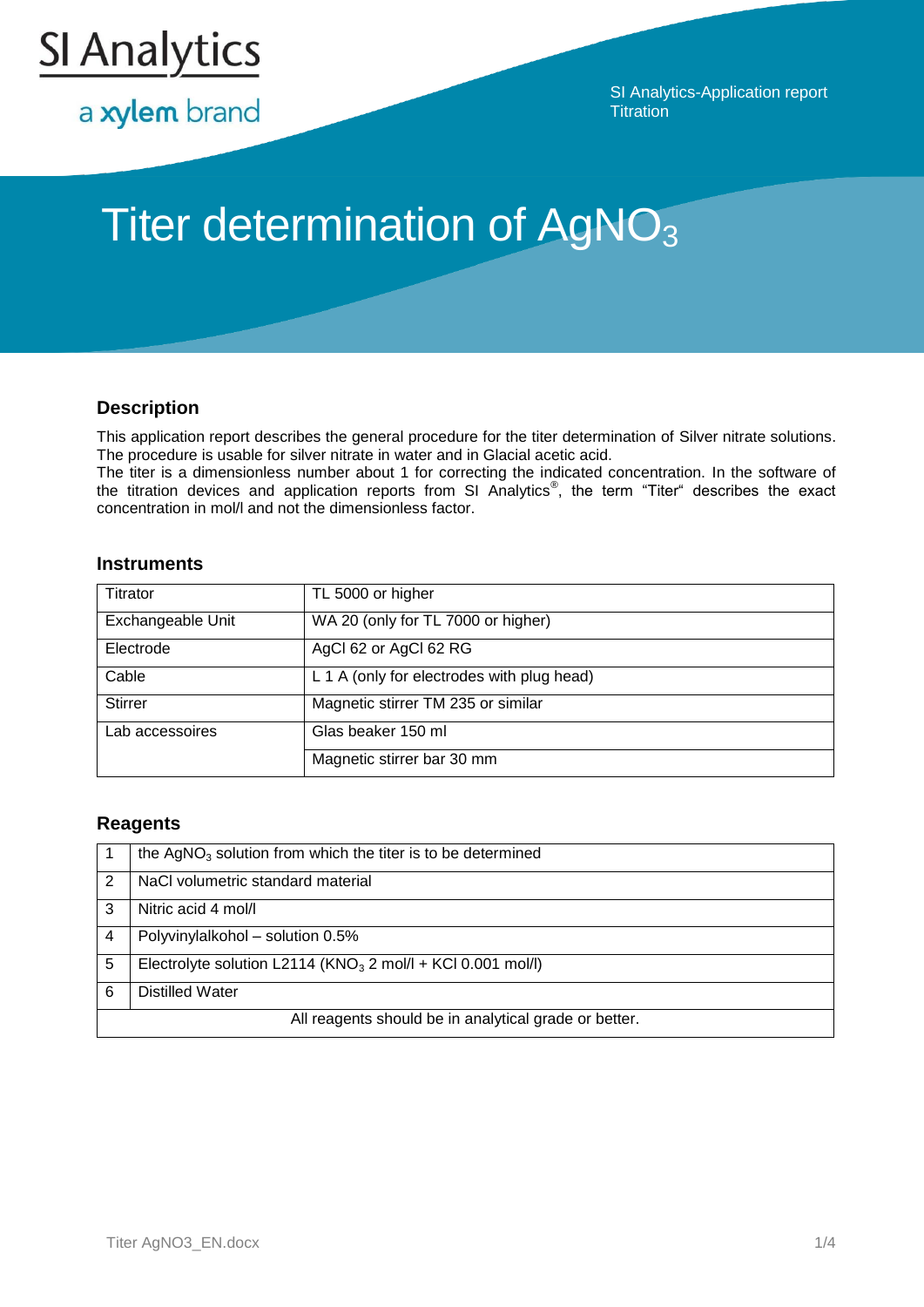## **Titration procedure**

#### **Reagents**

The NaCl volumetric standard is dried as described in the corresponding certificate of analysis.

Polyvinyl alcohol - solution 0.5%

0.5 g of polyvinyl alcohol are dissolved in 100 ml of distilled water.

#### **Cleaning and storage of the electrode**

The electrode is rinsed with distilled water. The electrolyte solution L2114 is suitable for storage of the AgCl 62. Distilled water can be used for storage of the AgCl 62 RG.

#### **Sample preparation**

The amount of volumetric standard depends on the size of the burette and the concentration of the AgNO<sub>3</sub>. The amount should be chosen so that about half of the burette volume is consumed. The most common is the 20 ml burette. The required quantity of NaCl can be estimated according to this rule of thumb:

$$
W[g] = 0.6 * Concentration[mol/l]
$$

At lower concentrations than 0.1 mol/l, the required amount of reference material is very small and difficult to weigh. Here the following method is recommended: a larger amount of NaCl ( $W_{NaCl}$ ) is weighed into a flask. For this, distilled water ( $W_{H2O}$ ) is weighted in and the NaCl dissolved in it. The ammount of distilled water should be 100 - 200 times of the ammount of NaCl. From this solution, an aliquot A is weighed. The amount of NaCl contained therein is calculated according to the following formula:

$$
W\left[g\right] = \frac{W_{Nacl}\left[g\right]}{\left(W_{Nacl}\left[g\right] + W_{H20}\left[g\right]\right)} * A\left[g\right]
$$

To determine the titer of a 0.1 mol/l AgNO<sub>3</sub>-solution, about 0.06 g NaCl volumetric standard are weighed into a 150 ml beaker with an accuracy of 0.1 mg and filled up to 80 ml with distilled, Chloride free water. 0.5 ml 4mol/l HNO<sub>3</sub> and 0.5 - 1 ml of the polyvinyl alcohol solution are added. The titration is done with the AgNO<sub>3</sub> solution to an equivalence point. The consumption should be about  $5 - 15$  ml.

If the specified assay of the volumetric standard is significantly different from 100%, the weight for calculating the concentration must be corrected:

$$
W = \frac{Weight * specified \; assay \; \%}{100}
$$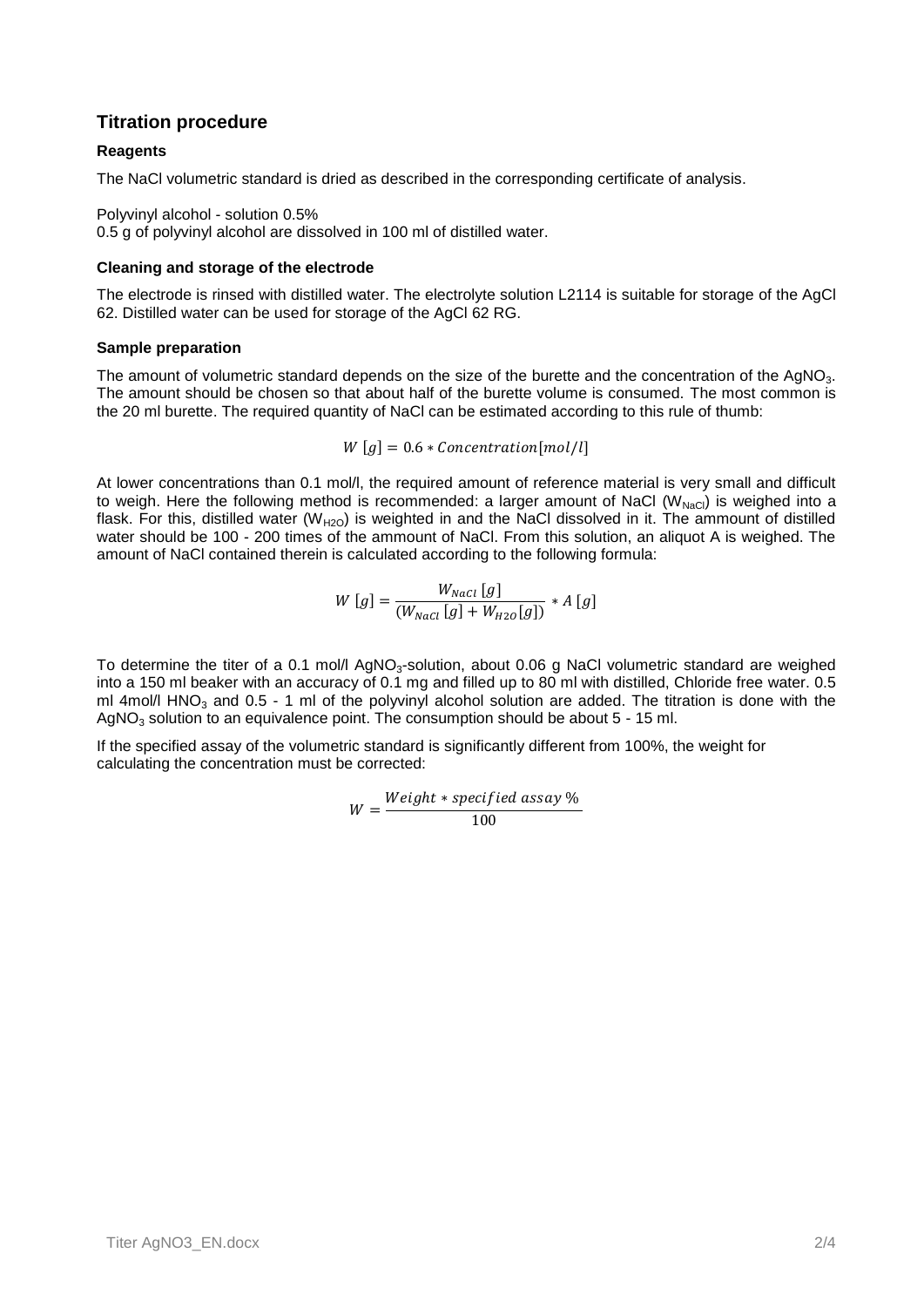# **Titration parameter**



When titrating with very low concentrated AgNO<sub>3</sub> solution or with AgNO<sub>3</sub> in glacial acetic acid, the minimum waiting time should be set to 6 s and the drift to 5 mV/min. In this case, the dynamics should also be set to average or flat.